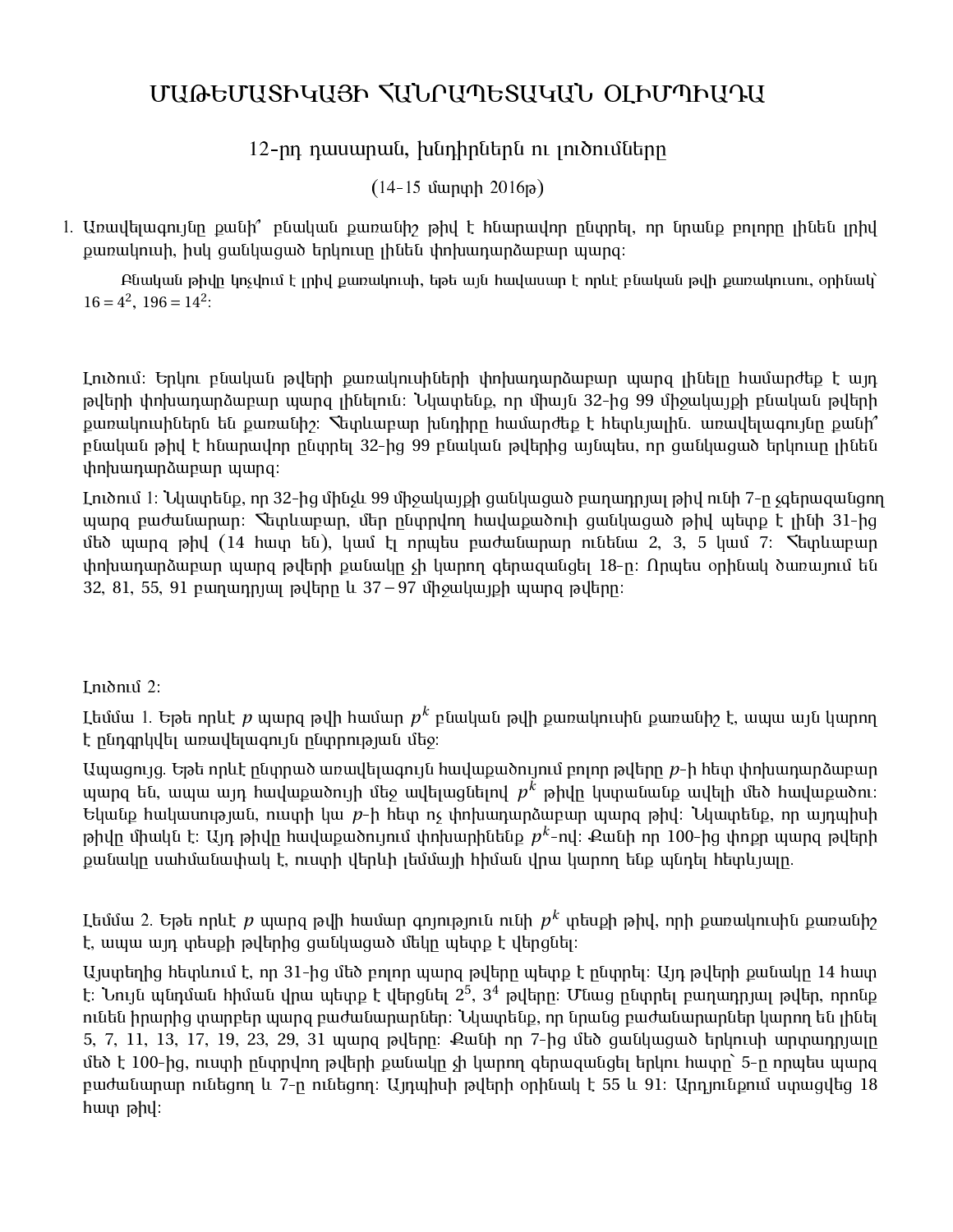Պատասխան` 18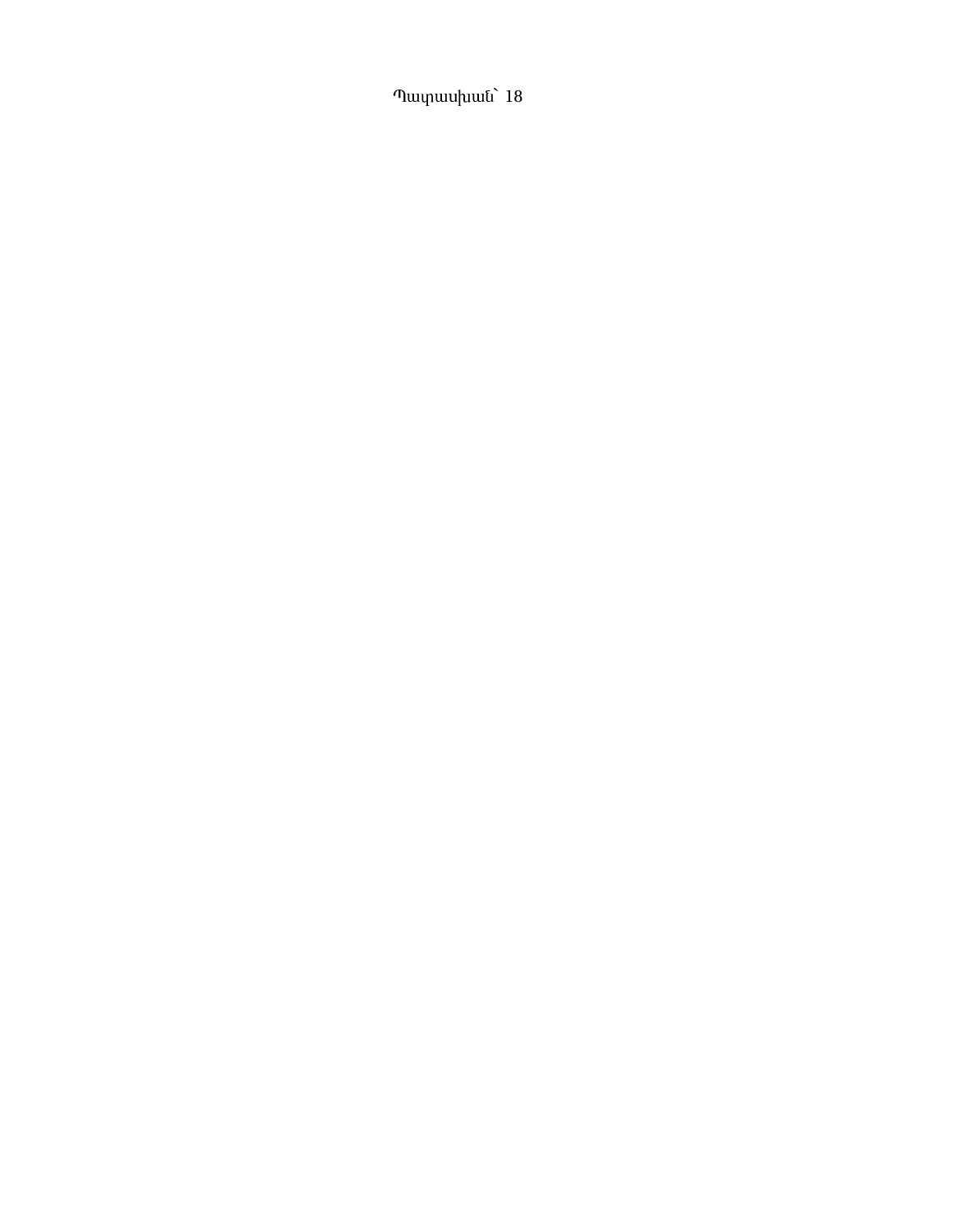2.  $\omega_1$  և  $\omega_2$  շրջանագծերը հատվում են A և B կետերում, իսկ  $EF$ -ը նրանց ընդհանուր շոշափողն է  $(E \in \omega_1$ ,  $F \in \omega_2$ , իսկ A-ն  $EF$ -ին ավելի մոտ է գտնվում, քան B-ն): Դիցուք A կետրից  $EF$ -ին տարված ուղղահայաց ուղիղը և AB ուղիղը EFB եռանկյանն արտագծած շրջանագիծը հատում են hամապատասխանաբար P և Q կետերում (P-ն և Q-ն գտնվում են  $EF$  ուղղի միևնույն կողմի վրա) ։ Uuuugnigti, nn  $EQ = PF$ :

Lnioniu:  $\angle EBA = \angle FEA = \angle EFO$  u  $\angle ABF = \angle EFA = \angle FEQ$ , nniutinng EQ || AF u QF || AE: Ujuuntinng hետևում է, որ  $ABQF$ -ը զուգահեռագիծ է։ Դիցուք  $K$ -ն  $A$  կետի համաչափն է  $EF$  ուղղի նկատմամբ։ Այդ դեպքում ∠ $EKF + \angle EBF = \angle EAF + \angle EBF = 180^o$ , ուստի K-ն գտնվում է  $EBF$  եռանկյանն արտագծած  $p$ րջանագծի վրա, որտեղից էլ հետևում է, որ  $K$  և  $P$  կետերը համընկնում են։ Այստեղից հետևում է, որ  $PQ \parallel EF$ , ուստի  $EPQF$ -ը հավասարասրուն սեղան է, այսինքն  $EQ = PF$ :

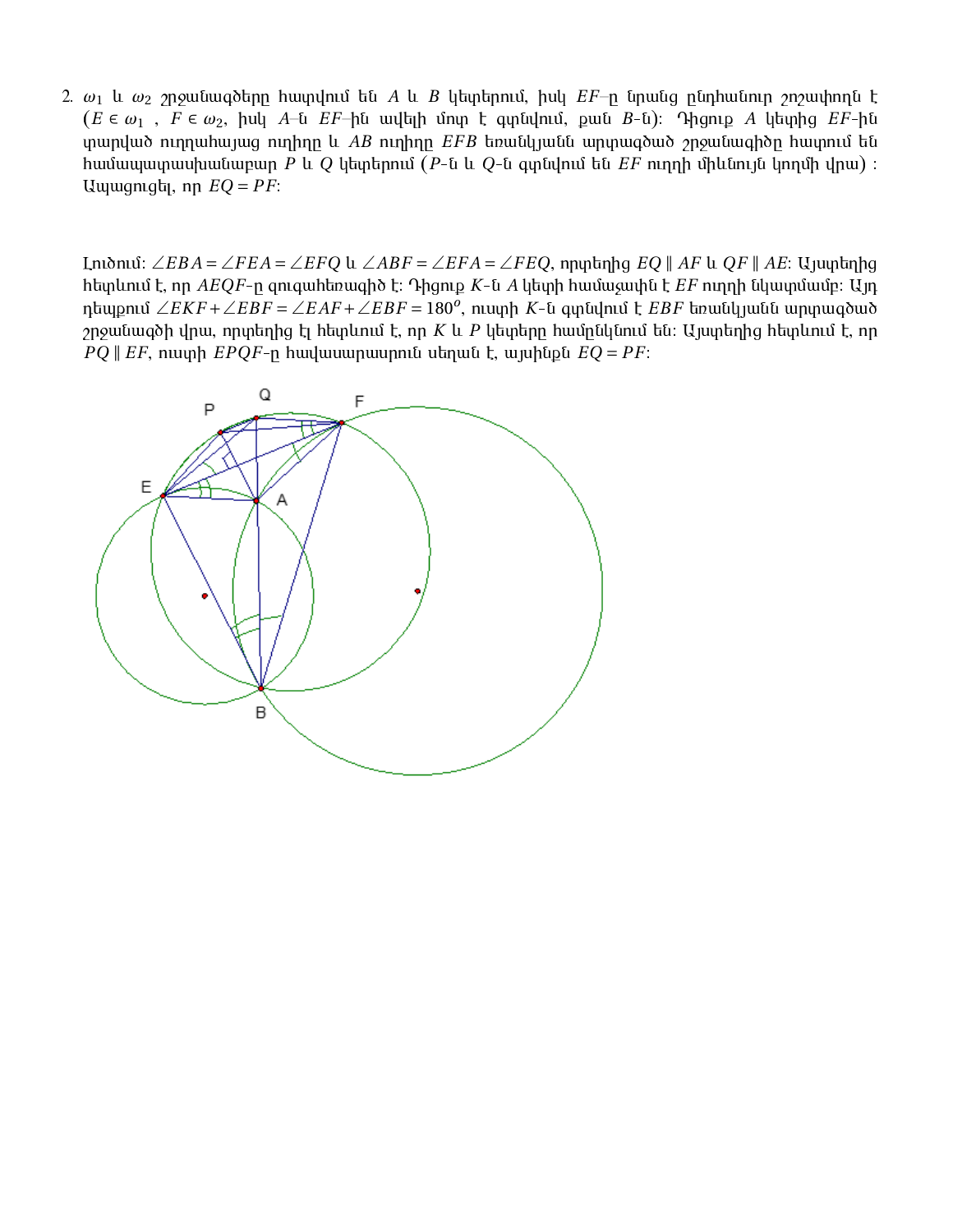3. Դիցուք դրական թվերի  $a_1, a_2,...$  hաջորդականությունն այնպիսին է, որ ցանկացած  $k$  բնական թվի hամար տեղի ունի

$$
a_{k+1} \ge \frac{ka_k}{a_k^2 + k - 1}
$$

 $m$ արմանը: Ապացուցել, որ ցանկացած  $n \geq 2$  բնական թվի համար

$$
a_1+a_2+\ldots+a_n\geq n:
$$

 $U$ յս խնդիրը հանդիսանում է 2015թ. միջազգային օլիմպիադայի հավակնած խնդիր և մինչև 2016թվականի hnւլսի 5-ն նրա լուծումը հրապարակելու իրավունք չկա: Լուծումը կավելացվի 2016թվականի hուլիսի  $15-h<sub>u</sub>$ :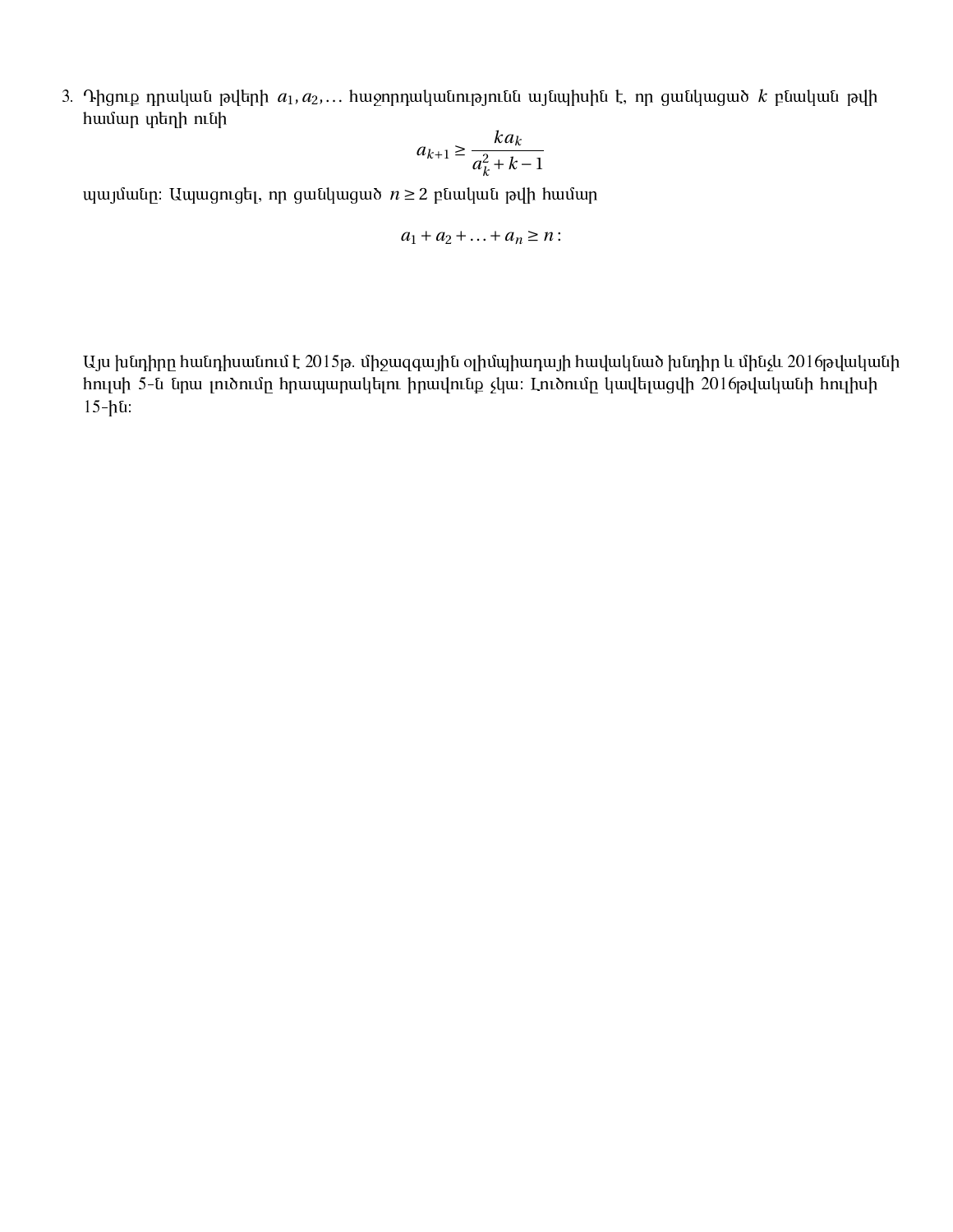4. Գրատախտակին սկզբում գրված է 12 հատ թիվ` 1 հատ 2016 և 11 հատ 0: Ամեն քայլի թույլատրվում է րնտրել գրատախտակին գրված որևէ երկու թվեր և նրանք փոխարինել իրենց թվաբանական միջինի uu pnn ամասով (օրինակ 2-ն ու 9-ի փոխարեն գրել երկու հատ 5): Տնարավո՞ր է արդյոք այնպես անել, nn nnnշակի վերջավոր քանակությամբ քայլերից hետո գրատախտակին գրված բոյոր թվերը լինեն hnwn hwywuwn:

Թվի ամբողջ մաս կոչվում է նրան չգերազանցող ամենամեծ ամբողջ թիվը։ Օրինակ 3 $\frac{1}{7}$  $\frac{1}{7}$ -ի ամբողջ մասը hավասար է 3, իսկ 5-ի ամբողջ մասը հավասար է 5:

Lnւծում։ Դիցուք  $a \neq b$  թվերը փոխարինում են իրենց միջին թվաբանականի ամբողջ մասով։ Այդ  $n$ եպքում գրված թվերի քառակուսիների գումարը փոքրանում է, քանի որ

$$
a^2 + b^2 > \frac{(a+b)^2}{2} \ge 2 \cdot \left[\frac{a+b}{2}\right]^2:
$$

Նկատենք, որ քառակուսիների գումարը նվացում է, սակայն մնում է ամբողջ թիվ, այսինքն այն կարող է նվազել վերջավոր քանակությամբ անգամ։ Ամեն անգամ ոչ հավասար թվերի հետ կատարելով <u>պահանջվող գործողությունը կստանանք, որ ինչ որ պահի քառակուսիների գումարը էլ չի փոքրանալու։</u> Դա հնարավոր է միայն այն դեպքում, երբ բոյոր թվերն իրար հավասար դառնան։ Այսինքն, հնարավոր :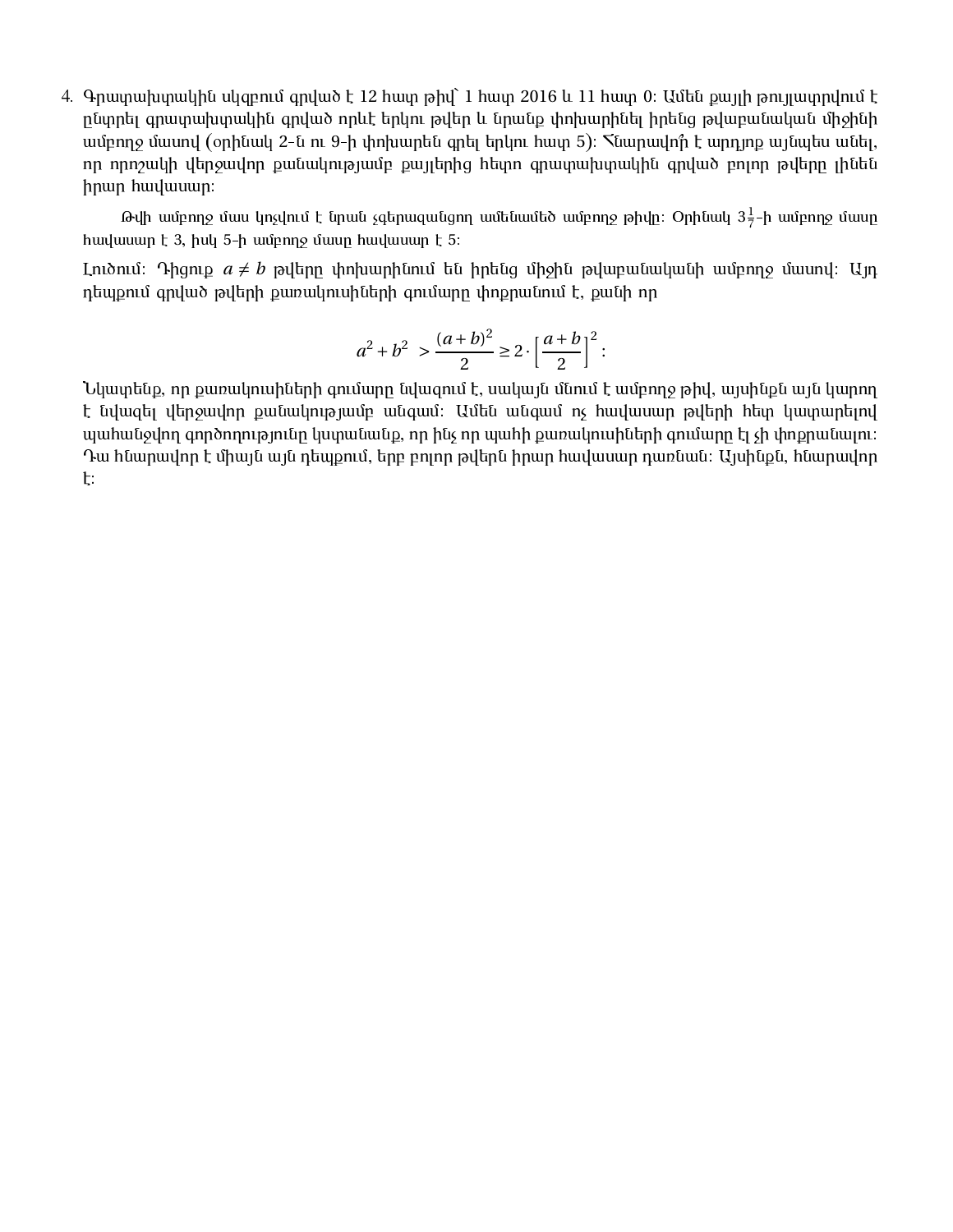5. Դիցուք *ABC* սուրանկյուն եռանկյան բարձրությունները հատվում են *H* կետում։ *D* կետո նշված է այնպես, որ  $HABD$ -ն զուգահեռագիծ է։ Դիցուք  $DH$  ուղղի վրա նշված է  $E$  կետն այնպես, որ  $AC$  $m$ րերն անցնում է *EH* hատվածի միջնակետով։ Դիցուք  $F$ -ը AC ուղղի և DCE եռանկյանն արտագծած  $r$ յոջանացծի հատման երկրորդ կետն է (առաջին կետը  $C$ -ն է): Ապազուցել, որ  $EF = AH$ :

Lnı ծում: Քանի որ ∠*BAH* = ∠*BDH* = ∠*BCH*, ուստի *B*, *H*, *C* և *D* կետերով անցնում է շրջանագիծ, orteic l het optimal l and  $\angle HDC = \angle HBC$ , het abarra  $\angle EDC = \angle EFC$ :

 $\Omega$  Ahgnip *BH* ninhnn *ABC* tinuity *putu uniqua artaga riannangi thatowing F*, hult *AC* hat  $\Omega$  *K* կետում։ Այդ դեպքում ∠*HAC* = ∠*KBC* = ∠*PBC* = ∠*PAC*, որտեղից ստացվում է, որ *AHP* եռանկյան մեջ *AK*-ն բարձրությունէ և կիսորդ, ուստի  $HK = KP$ : Մտազվեց, որ  $MH = ME$  և  $PK = KH$ , որտեղից *PE* ∥ *MK*:  $\Omega$ umih np ∠*PAK* = ∠*KAH* = ∠*KBC* = ∠*HDC* = ∠*EFA*, nuunh *EF* ∥ *AP*: Umunglag, np  $EFAP$ -*l* qniq uh languah  $EF = AP = AH$ :

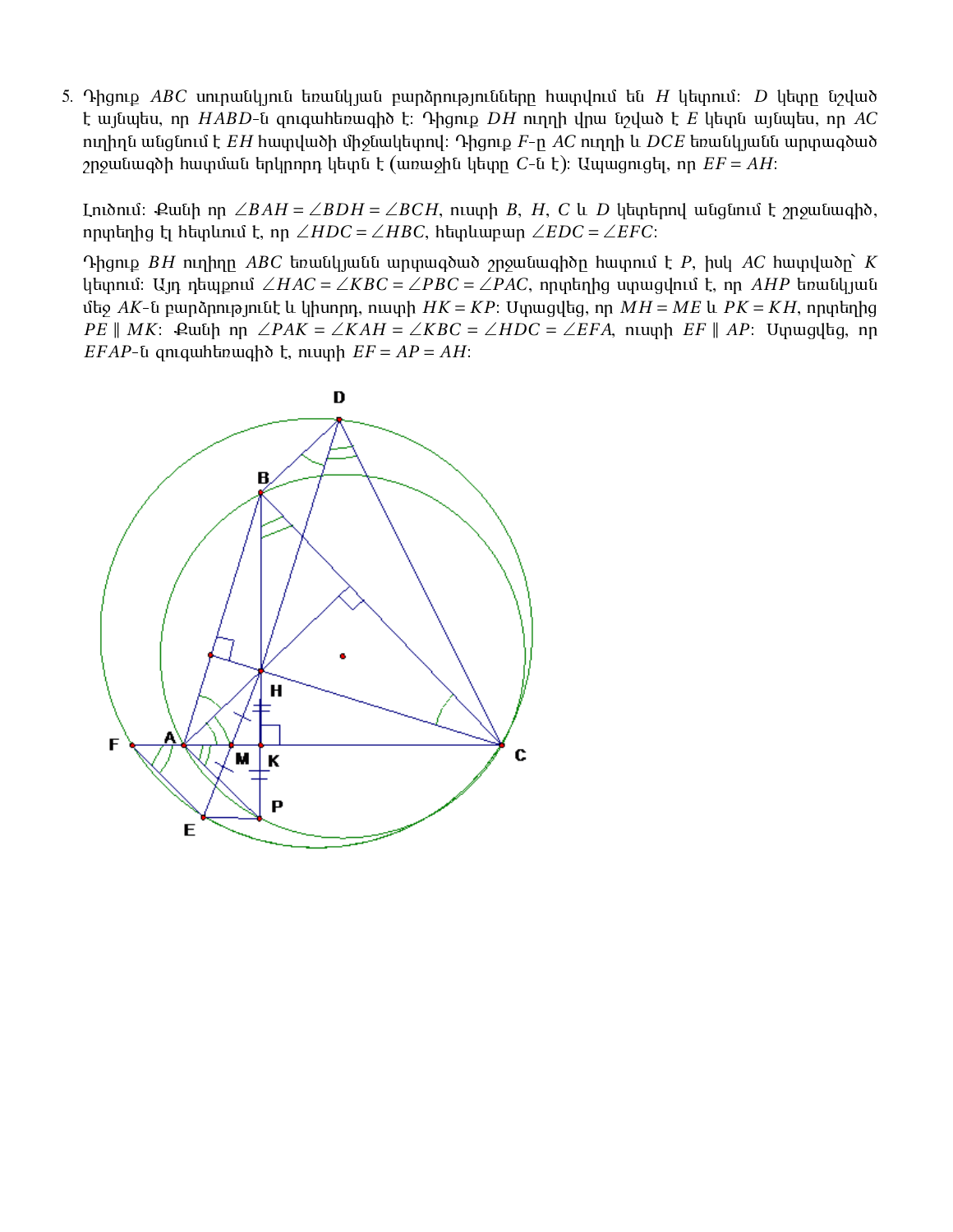- 6. Դիցուք տրված է *m* տողանոց և 2*n* սյունականոց ուղղանկյուն աղյուսակ, ընդ որում  $n \geq m$ : Պարցել,  $p$ ե առավելագույնը քանի՞  $1\times 2$  չափանի դոմինո է հնարավոր շարել աղյուսակում այնպես, որ հետևյալ բոլոր պայմանները բավարարվեն միաժամանակ.
	- $\mu$ ) ամեն դոմինո ծածկի ճիշտ 2 վանդակ,
	- $p$ ) ամեն վանդակ ծածկված լինի առավելագույնը մեկ դոմինոյով,
	- q) չկա  $2 \times 2$  չափանի քառակուսի, որն ամբողջությամբ ծածկված է 2 դոմինոյով,
	- n) un intuul tumbuh unnu uu <u>inng juure dubli</u>umb  $\sum n$  huun nnu hat indi

Լուծում։ Նախ դոմինոները շարենք այնպես, ինչպես ցույց է տրված նկարի ձախ մասում և աղյուսակը ներկենք շախմատաձև։ Այդպես շարելուց հետո ազատ վանդակները կբաժանվեն երկու հավասար մասերի։ Նկատենք, որ ամեն դոմինո ծածկում է մեկական սև և սպիտակ վանդակներ։ Քանի որ դոմինոներով չծածկված ամեն մասում սև և սպիտակ վանդակների քանակները տարբեր են, ուստի ամբողջ տախտակը հնարավոր չէ ծածկել և կմնա ազատ առնվազն *m* վանդակ։ Եթե ազատ վանդակները  $\jmath$ արունակենք լցնել hորիզոնական դոմինոներով, ինչպես արդեն դասավորվածներն են, ապա կստացվի  $mn - \left[\frac{m}{2}\right]$ 2  $|$  hաւր դոմինո։

Այժմ ապացուցենք, որ ցանկացած ծածկույթ կարելի է ձևափոխել այնպես, որ նկարի ձախ մասում աատկերված բոլոր hորիցոնական 1×2 ուղղանկյան մեջ լինի դոմինո և ծածկած վանդակների քանակը  $\mathfrak g$ ինի ավելի քի $\mathfrak s$ : Ապացույցը կատարենք ըստ ամենաներքևի ձախ ուղղանկյան, որտեղ դոմինո չկա։ Դիցուք  $D_1$  և  $D_2$  ուղղանկյուններում դրված է դոմինո։ Եթե նրաց հատման գծի վերևի երկու վանդակներն էլ ազատ են, ապա նրանցում կարող ենք դնել դոմինո, անհրաժեշտության դեպքում դրանից վերև եղած դոմինոն հեռացնելով։ Եթե այդ երկու վանդակներից մեկն ազատ է, ապա մյուսում դրված է ուղղաձիգ դոմինո, որն էլ շրջելով կստանանք մեր ուզածը։ Մնազ դիտարկել այն դեպքը, երբ երկու վանդակներն էլ զբաղեցված են տարբեր դոմինոներով, սակայն դա հնարավոր չէ, քանի որ հակասում է դասավորվածության պայմաններին։